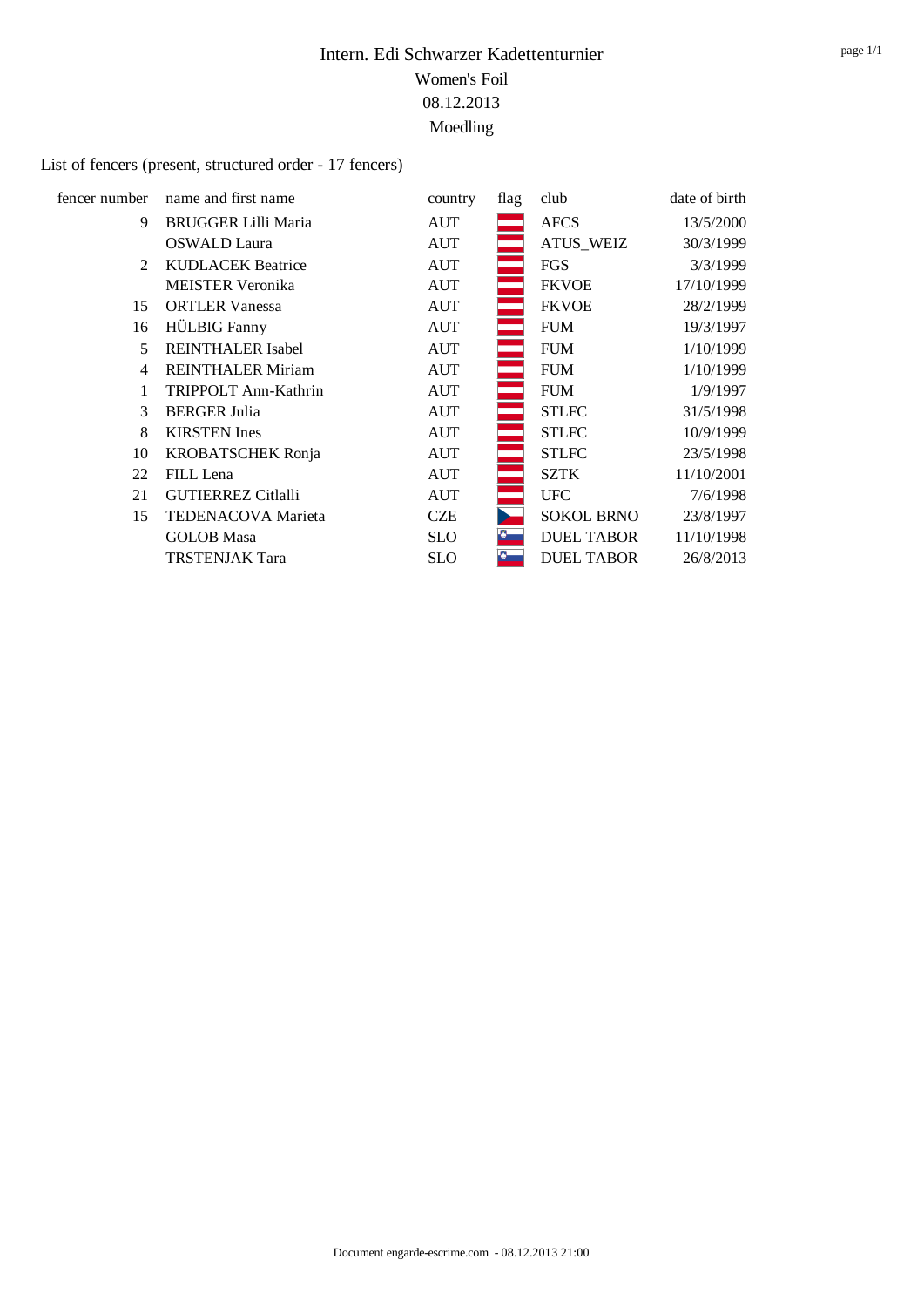#### Formula of the competition

17 fencers

2 poules: rounds

Round No 1 17 fencers 3 poules (2 poules of 6, 1 poule of 5) Separation by : countries, clubs 15 qualifiers

Round No 2 15 fencers 3 poules of 5 Separation by : countries, clubs 12 qualifiers

Qualification at the end of the poules on 2 rounds Ranking at the end of the poules on 2 rounds

\_\_\_\_\_\_\_\_\_\_\_\_\_\_\_\_\_\_\_\_\_\_\_\_\_\_\_\_\_\_\_\_\_

Direct elimination : 12 fencers

Direct elimination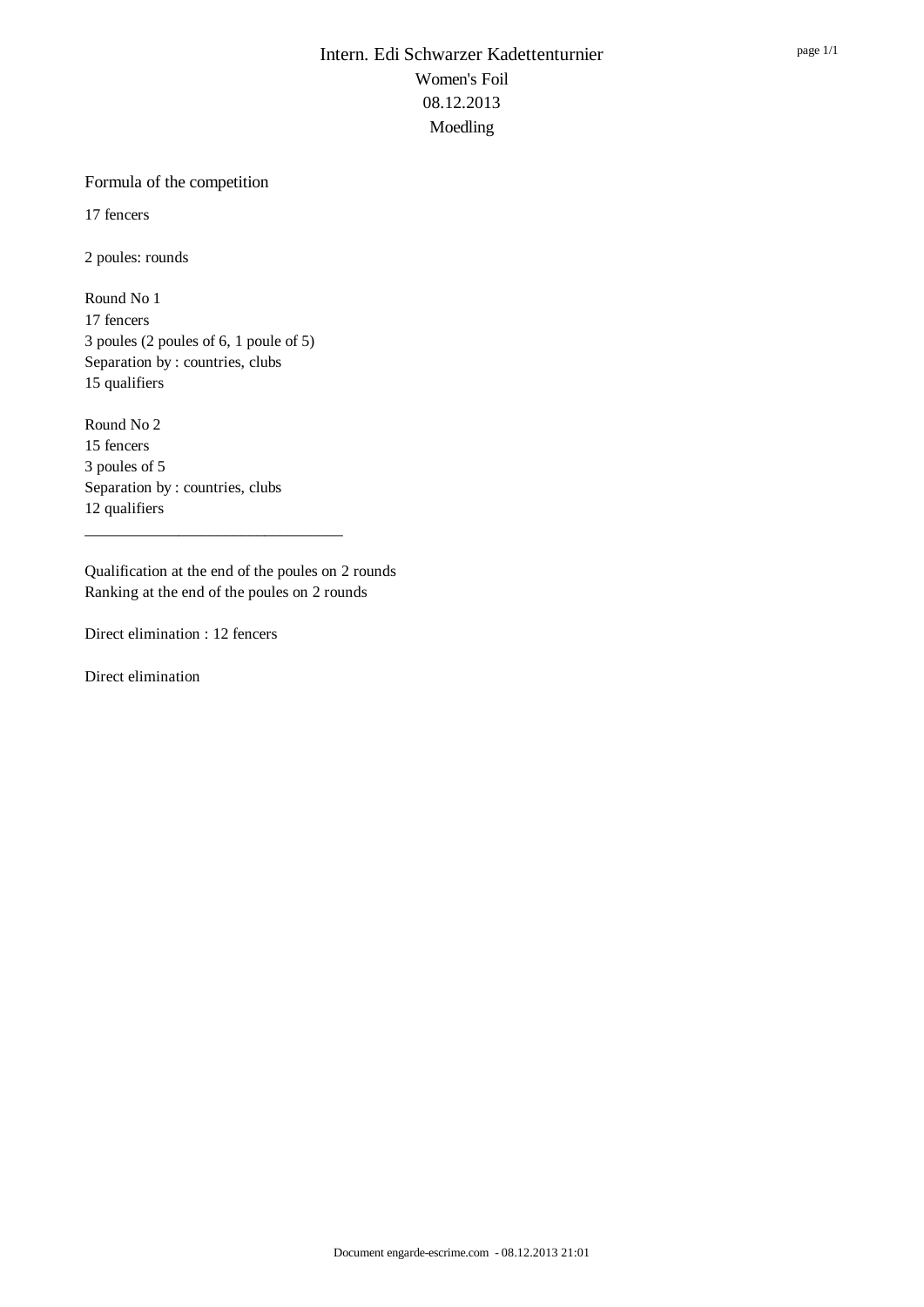Poules, round No 1

Poule No 1 9:00 piste No 1 Referee: KUNFALFY Peter AUT STLFC

|                              |            |                     |                |    |                |                |              |                | V/M   | ind.           | <b>HS</b> | rank           |
|------------------------------|------------|---------------------|----------------|----|----------------|----------------|--------------|----------------|-------|----------------|-----------|----------------|
| <b>BRUGGER Lilli Maria</b>   | AUT        | <b>AFCS</b>         |                | 4  | V              | V              |              | V <sub>4</sub> | 0.750 | 11             | 18        | 2              |
| TRIPPOLT Ann-Kathrin         | AUT        | <b>FUM</b>          | V              |    | V              | V              |              | V              | 1.000 | 11             | 20        | 1              |
| <b>GUTIERREZ Citlalli</b>    | <b>AUT</b> | <b>UFC</b>          | $\Omega$       | 1  |                | V              |              | $\overline{0}$ | 0.250 | $-11$          | 6         | 4              |
| <b>GOLOB</b> Masa            | <b>SLO</b> | <b>DUEL TABOR</b>   | $\overline{0}$ | 1  | $\overline{2}$ |                |              | 0              | 0.000 | $-17$          | 3         | 5              |
| <b>KIRSTEN</b> Ines          | <b>AUT</b> | <b>STLFC</b>        | $\overline{2}$ | 3  | V              | V              |              |                | 0.500 | 6              | 15        | 3              |
| Poule No 2 9:00 piste No 2   |            |                     |                |    |                |                |              |                |       |                |           |                |
| Referee: BRIGOLA Peter AUT   |            |                     |                |    |                |                |              |                |       |                |           |                |
|                              |            |                     |                |    |                |                |              |                | V/M   | ind.           | <b>HS</b> | rank           |
| <b>REINTHALER</b> Isabel     | AUT        | <b>FUM</b>          |                | V  | V              | $\overline{2}$ | 2            | 1              | 0.400 | $-3$           | 15        | $\overline{4}$ |
| <b>HÜLBIG</b> Fanny          | <b>AUT</b> | <b>FUM</b>          | 3              |    | 3              | V              | $\mathbf{V}$ | 3              | 0.400 | $\Omega$       | 19        | 3              |
| <b>KROBATSCHEK Ronja</b>     | <b>AUT</b> | <b>STLFC</b>        | $\Omega$       | V4 |                | 4              | V            | $\Omega$       | 0.400 | $-8$           | 13        | 5              |
| <b>TRSTENJAK Tara</b>        | <b>SLO</b> | DUEL TABOR          | V              | 4  | V              |                | $\mathbf{V}$ |                | 0.600 | 3              | 20        | $\overline{2}$ |
| <b>MEISTER Veronika</b>      | <b>AUT</b> | <b>FKVOE</b>        | V              |    | 3              |                |              | $\overline{0}$ | 0.200 | $-12$          | 10        | 6              |
| <b>KUDLACEK Beatrice</b>     | <b>AUT</b> | FGS                 | V              | V  | V              | V              | V            |                | 1.000 | 20             | 25        | 1              |
| Poule No 3 9:00 piste No 3   |            |                     |                |    |                |                |              |                |       |                |           |                |
| Referee: CETINSKI Aljosa SLO |            |                     |                |    |                |                |              |                |       |                |           |                |
|                              |            |                     |                |    |                |                |              |                | V/M   | ind.           | <b>HS</b> | rank           |
| FILL Lena                    | AUT        | <b>SZTK</b>         |                | 2  | V              | $\overline{4}$ | V            | $\overline{2}$ | 0.400 | $-5$           | 18        | 5              |
| <b>REINTHALER Miriam</b>     | AUT        | <b>FUM</b>          | V              |    | V              | $\overline{4}$ |              | V              | 0.600 | $\overline{4}$ | 20        | 3              |
| <b>ORTLER Vanessa</b>        | <b>AUT</b> | <b>FKVOE</b>        | 4              | 3  |                | $\overline{2}$ | $\mathbf{V}$ | 3              | 0.200 | $-4$           | 17        | 6              |
| <b>TEDENACOVA Marieta</b>    | <b>CZE</b> | <b>SOKOL BRNO I</b> | V              | V  | V              |                | 2            | V              | 0.800 | 4              | 22        | 1              |
| <b>BERGER Julia</b>          | <b>AUT</b> | <b>STLFC</b>        | 4              | V  |                | V              |              | V              | 0.600 | 5              | 20        | 2              |
| <b>OSWALD</b> Laura          | <b>AUT</b> | <b>ATUS WEIZ</b>    | V              |    | V              | 3              | 2            |                | 0.400 | $-4$           | 16        | 4              |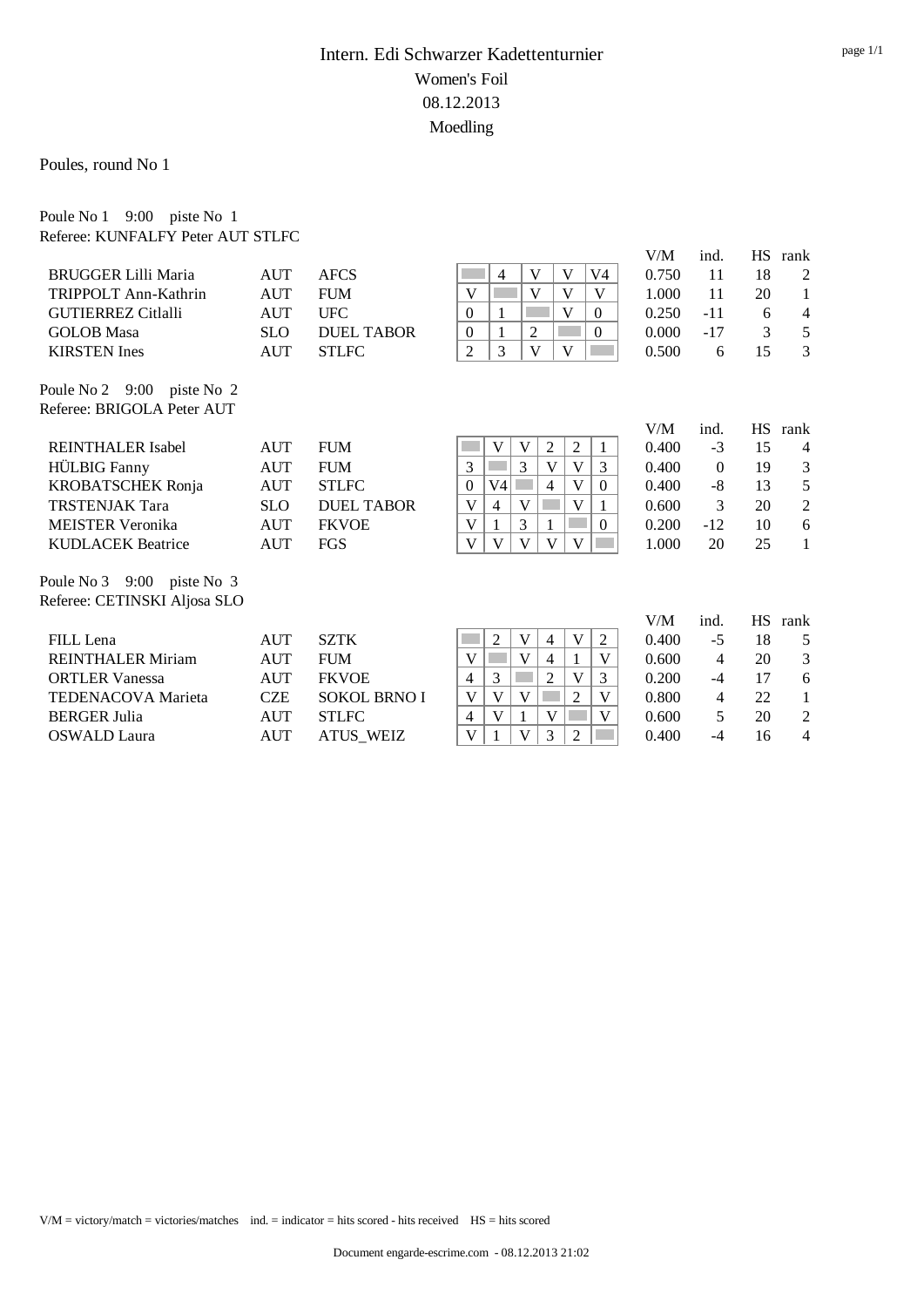#### Ranking of poules, round No 1 (ordered by ranking - 17 fencers)

| ranking       | name and first name        | country    | V/M   | indicator      | HS | group      |
|---------------|----------------------------|------------|-------|----------------|----|------------|
| 1             | <b>KUDLACEK Beatrice</b>   | <b>AUT</b> | 1.000 | 20             | 25 | qualifier  |
| $\mathcal{L}$ | TRIPPOLT Ann-Kathrin       | <b>AUT</b> | 1.000 | 11             | 20 | qualifier  |
| 3             | <b>TEDENACOVA Marieta</b>  | <b>CZE</b> | 0.800 | $\overline{4}$ | 22 | qualifier  |
| 4             | <b>BRUGGER Lilli Maria</b> | AUT        | 0.750 | 11             | 18 | qualifier  |
| 5             | <b>BERGER Julia</b>        | <b>AUT</b> | 0.600 | 5              | 20 | qualifier  |
| 6             | <b>REINTHALER Miriam</b>   | <b>AUT</b> | 0.600 | 4              | 20 | qualifier  |
| 7             | <b>TRSTENJAK Tara</b>      | <b>SLO</b> | 0.600 | 3              | 20 | qualifier  |
| 8             | <b>KIRSTEN</b> Ines        | <b>AUT</b> | 0.500 | 6              | 15 | qualifier  |
| 9             | <b>HÜLBIG</b> Fanny        | <b>AUT</b> | 0.400 | $\theta$       | 19 | qualifier  |
| 10            | <b>REINTHALER Isabel</b>   | <b>AUT</b> | 0.400 | $-3$           | 15 | qualifier  |
| 11            | <b>OSWALD Laura</b>        | <b>AUT</b> | 0.400 | -4             | 16 | qualifier  |
| 12            | FILL Lena                  | AUT        | 0.400 | $-5$           | 18 | qualifier  |
| 13            | <b>KROBATSCHEK Ronja</b>   | <b>AUT</b> | 0.400 | $-8$           | 13 | qualifier  |
| 14            | <b>GUTIERREZ Citlalli</b>  | <b>AUT</b> | 0.250 | $-11$          | 6  | qualifier  |
| 15            | <b>ORTLER Vanessa</b>      | <b>AUT</b> | 0.200 | $-4$           | 17 | qualifier  |
| 16            | <b>MEISTER Veronika</b>    | <b>AUT</b> | 0.200 | $-12$          | 10 | eliminated |
| 17            | <b>GOLOB</b> Masa          | <b>SLO</b> | 0.000 | $-17$          | 3  | eliminated |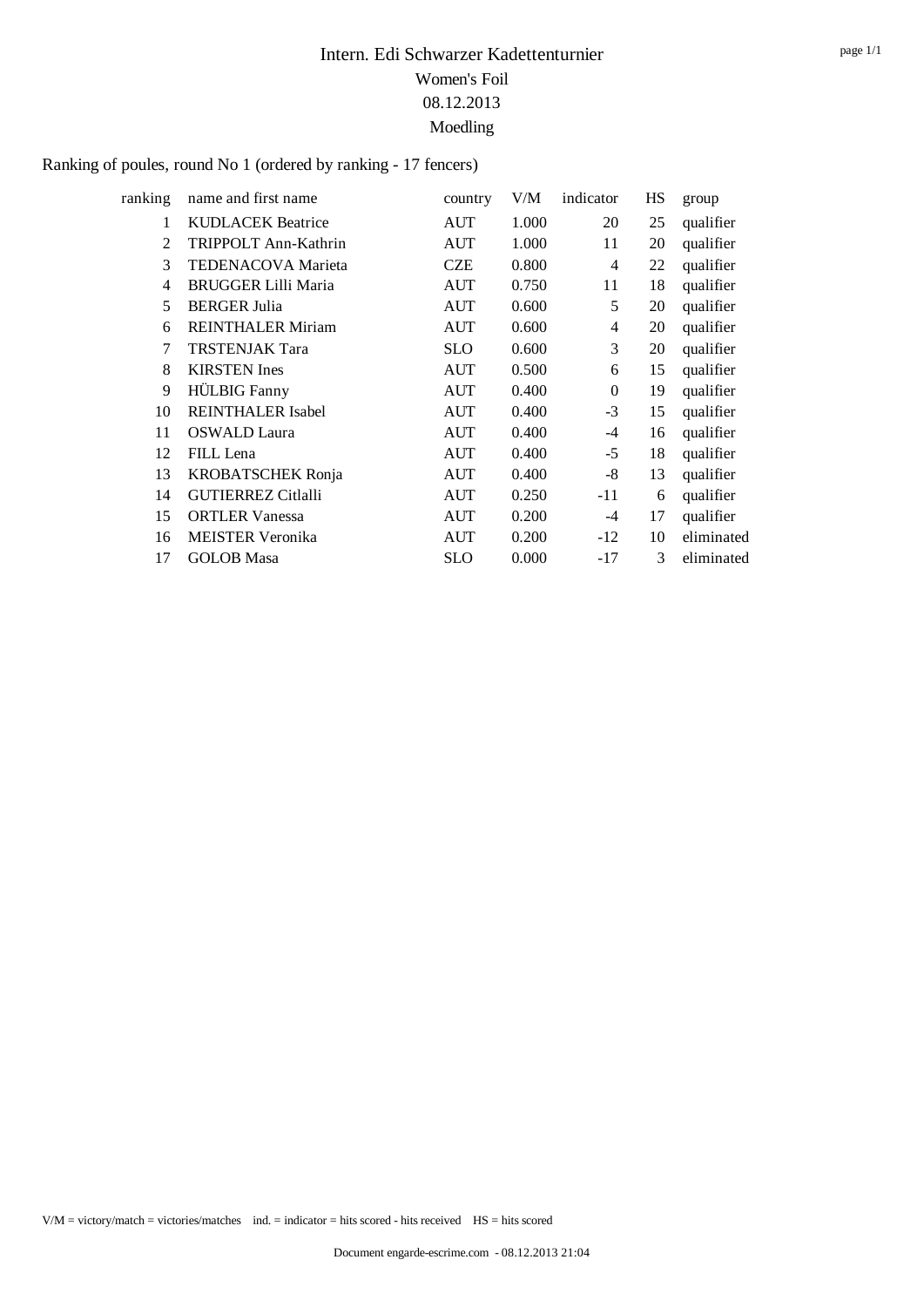Poules, round No 2

Poule No 1 10:45 piste No 1

| Referee: KUNFALFY Peter AUT STLFC     |            |                     |                                                     |       |       |           |                |
|---------------------------------------|------------|---------------------|-----------------------------------------------------|-------|-------|-----------|----------------|
|                                       |            |                     |                                                     | V/M   | ind.  | <b>HS</b> | rank           |
| <b>KROBATSCHEK Ronja</b>              | <b>AUT</b> | <b>STLFC</b>        | 3<br>V<br>3<br>4                                    | 0.250 | $-2$  | 15        | $\overline{4}$ |
| <b>OSWALD</b> Laura                   | <b>AUT</b> | <b>ATUS WEIZ</b>    | $\boldsymbol{2}$<br>3<br>4                          | 0.000 | $-10$ | 10        | 5              |
| <b>REINTHALER Miriam</b>              | <b>AUT</b> | <b>FUM</b>          | V<br>V<br>$\Omega$<br>2                             | 0.500 | -6    | 12        | 3              |
| <b>KUDLACEK Beatrice</b>              | <b>AUT</b> | FGS                 | V<br>V<br>V<br>V                                    | 1.000 | 14    | 20        | 1              |
| <b>TRSTENJAK Tara</b>                 | <b>SLO</b> | <b>DUEL TABOR</b>   | $\mathbf{V}$<br>V<br>$\mathbf{V}$<br>$\overline{2}$ | 0.750 | 4     | 17        | $\overline{2}$ |
| Poule No 2 $10:45$ piste No 2         |            |                     |                                                     |       |       |           |                |
| Referee: BRIGOLA Peter AUT            |            |                     |                                                     |       |       |           |                |
|                                       |            |                     |                                                     | V/M   | ind.  | <b>HS</b> | rank           |
| <b>REINTHALER</b> Isabel              | <b>AUT</b> | <b>FUM</b>          | V<br>V<br>3                                         | 0.500 | $-1$  | 14        | 2              |
| TRIPPOLT Ann-Kathrin                  | <b>AUT</b> | <b>FUM</b>          | V<br>V<br>V<br>V                                    | 1.000 | 17    | 20        | 1              |
| FILL Lena                             | <b>AUT</b> | <b>SZTK</b>         | V<br>1<br>3<br>1                                    | 0.250 | -6    | 10        | 5              |
| <b>ORTLER Vanessa</b>                 | AUT        | <b>FKVOE</b>        | V<br>$\overline{4}$<br>$\Omega$<br>1                | 0.250 | $-5$  | 10        | $\overline{4}$ |
| <b>BERGER Julia</b>                   | <b>AUT</b> | <b>STLFC</b>        | V<br>V<br>$\overline{0}$                            | 0.500 | $-5$  | 11        | 3              |
| Poule No $3 \quad 10:45$ piste No $3$ |            |                     |                                                     |       |       |           |                |
| Referee: CETINSKI Aljosa SLO          |            |                     |                                                     |       |       |           |                |
|                                       |            |                     |                                                     | V/M   | ind.  | <b>HS</b> | rank           |
| <b>TEDENACOVA Marieta</b>             | <b>CZE</b> | <b>SOKOL BRNO I</b> | 2<br>V<br>V                                         | 0.500 | 3     | 13        | $\overline{2}$ |
| <b>KIRSTEN</b> Ines                   | <b>AUT</b> | <b>STLFC</b>        | V<br>V<br>1<br>1                                    | 0.500 | $-3$  | 12        | 3              |
| <b>HÜLBIG</b> Fanny                   | <b>AUT</b> | <b>FUM</b>          | 3<br>2<br>V<br>$\Omega$                             | 0.250 | -6    | 10        | $\overline{4}$ |
| <b>BRUGGER Lilli Maria</b>            | <b>AUT</b> | <b>AFCS</b>         | V<br>V<br>V<br>V                                    | 1.000 | 16    | 20        | 1              |
| <b>GUTIERREZ Citlalli</b>             | <b>AUT</b> | <b>UFC</b>          | V<br>$\overline{0}$<br>1<br>$\theta$                | 0.250 | $-10$ | 6         | 5              |
|                                       |            |                     |                                                     |       |       |           |                |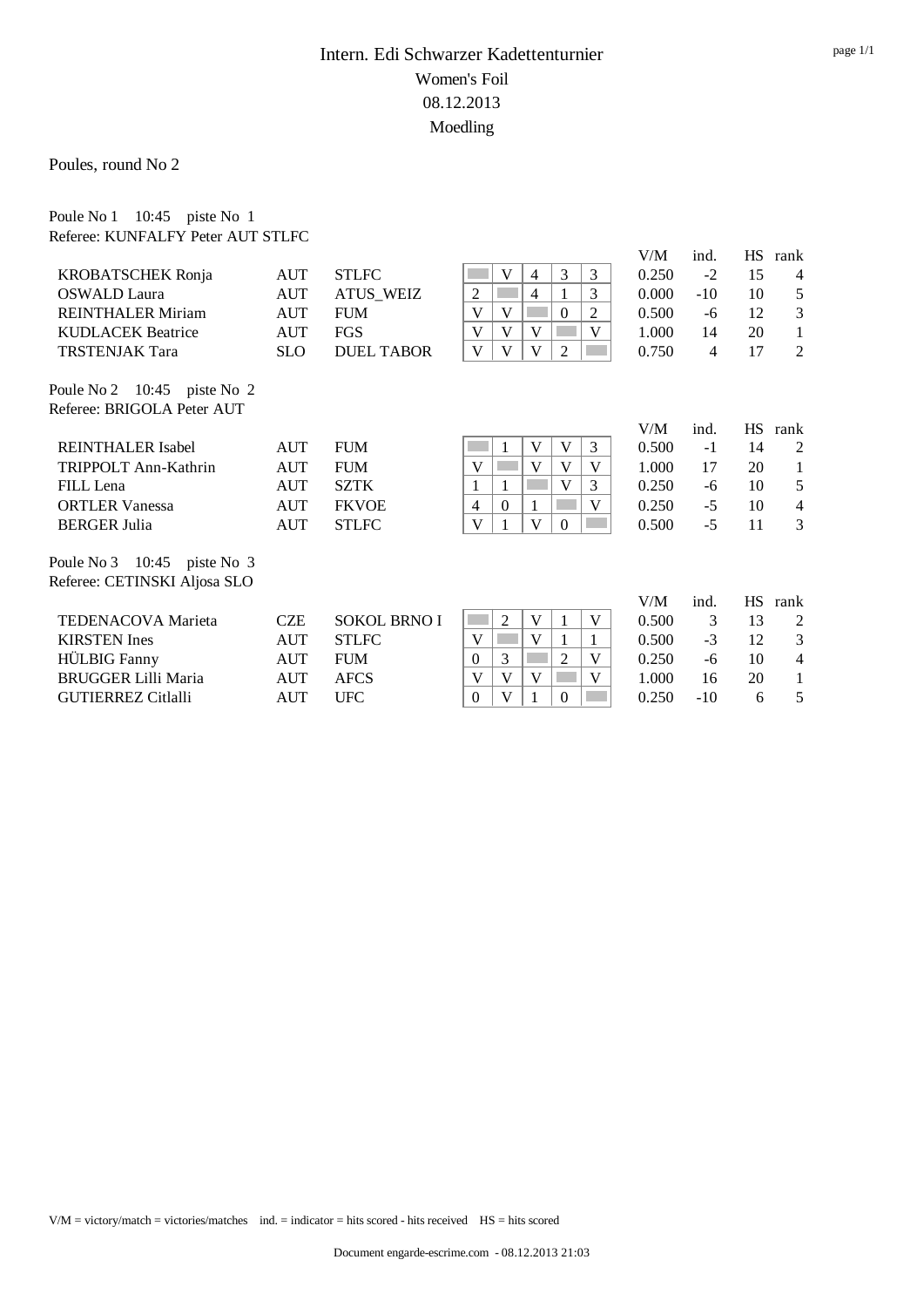#### Ranking of poules, round No 2 (ordered by ranking - 15 fencers)

| ranking        | name and first name        | country    | V/M   | ind.     | HS | group      |
|----------------|----------------------------|------------|-------|----------|----|------------|
| 1              | <b>KUDLACEK Beatrice</b>   | AUT        | 1.000 | 34       | 45 | qualifier  |
| $\overline{2}$ | TRIPPOLT Ann-Kathrin       | AUT        | 1.000 | 28       | 40 | qualifier  |
| 3              | <b>BRUGGER Lilli Maria</b> | AUT        | 0.875 | 27       | 38 | qualifier  |
| 4              | <b>TRSTENJAK Tara</b>      | <b>SLO</b> | 0.667 | 7        | 37 | qualifier  |
| 5              | <b>TEDENACOVA Marieta</b>  | <b>CZE</b> | 0.667 | 7        | 35 | qualifier  |
| 6              | <b>BERGER Julia</b>        | <b>AUT</b> | 0.556 | $\Omega$ | 31 | qualifier  |
| 7              | <b>REINTHALER Miriam</b>   | AUT        | 0.556 | $-2$     | 32 | qualifier  |
| 8              | <b>KIRSTEN</b> Ines        | AUT        | 0.500 | 3        | 27 | qualifier  |
| 9              | <b>REINTHALER Isabel</b>   | AUT        | 0.444 | $-4$     | 29 | qualifier  |
| 10             | <b>HÜLBIG</b> Fanny        | <b>AUT</b> | 0.333 | -6       | 29 | qualifier  |
| 11             | <b>KROBATSCHEK Ronja</b>   | AUT        | 0.333 | $-10$    | 28 | qualifier  |
| 12             | FILL Lena                  | AUT        | 0.333 | -11      | 28 | qualifier  |
| 13             | <b>GUTIERREZ Citlalli</b>  | <b>AUT</b> | 0.250 | $-21$    | 12 | eliminated |
| 14             | <b>ORTLER Vanessa</b>      | AUT        | 0.222 | -9       | 27 | eliminated |
| 15             | <b>OSWALD</b> Laura        | <b>AUT</b> | 0.222 | $-14$    | 26 | eliminated |
|                |                            |            |       |          |    |            |

page 1/1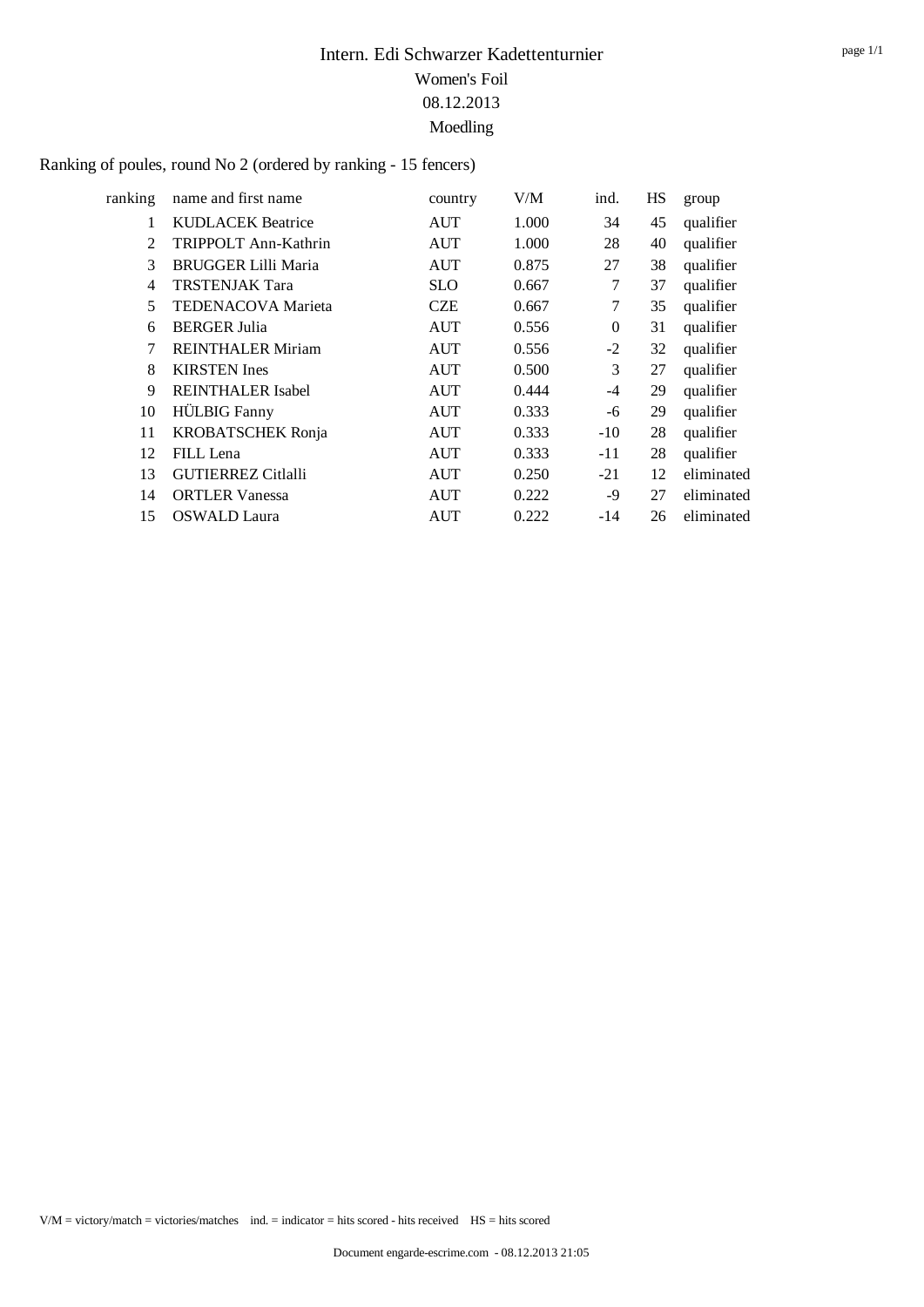|                | Tableau of 16              |            | Tableau of 8                      |                                     |
|----------------|----------------------------|------------|-----------------------------------|-------------------------------------|
| -1             | <b>KUDLACEK Beatrice</b>   | <b>AUT</b> |                                   |                                     |
| 16             |                            | ---        | <b>KUDLACEK Beatrice</b>          |                                     |
| 9              | <b>REINTHALER Isabel</b>   | <b>AUT</b> |                                   | <b>KUDLACEK Beatrice</b><br>15/3    |
| 8              | <b>KIRSTEN</b> Ines        | <b>AUT</b> | <b>KIRSTEN</b> Ines<br>15/5       |                                     |
| 5              | TEDENACOVA Marieta         | <b>CZE</b> |                                   |                                     |
| 12             | FILL Lena                  | <b>AUT</b> | FILL Lena<br>15/14                |                                     |
| 13             | --------                   | $---$      |                                   | <b>TRSTENJAK Tara</b><br>15/11      |
| $\overline{4}$ | <b>TRSTENJAK Tara</b>      | <b>SLO</b> | <b>TRSTENJAK Tara</b>             |                                     |
| 3              | <b>BRUGGER Lilli Maria</b> | <b>AUT</b> | <b>BRUGGER Lilli Maria</b>        |                                     |
| 14             |                            | $---$      |                                   |                                     |
| -11            | <b>KROBATSCHEK Ronja</b>   | <b>AUT</b> |                                   | <b>BRUGGER Lilli Maria</b><br>15/11 |
| 6              | <b>BERGER Julia</b>        | <b>AUT</b> | <b>BERGER Julia</b><br>15/11      |                                     |
| 7              | <b>REINTHALER Miriam</b>   | <b>AUT</b> |                                   |                                     |
| 10             | <b>HÜLBIG</b> Fanny        | <b>AUT</b> | <b>REINTHALER Miriam</b><br>15/11 |                                     |
| 15             |                            | $---$      |                                   | TRIPPOLT Ann-Kathrin<br>12/5        |
| 2              | TRIPPOLT Ann-Kathrin       | <b>AUT</b> | TRIPPOLT Ann-Kathrin              |                                     |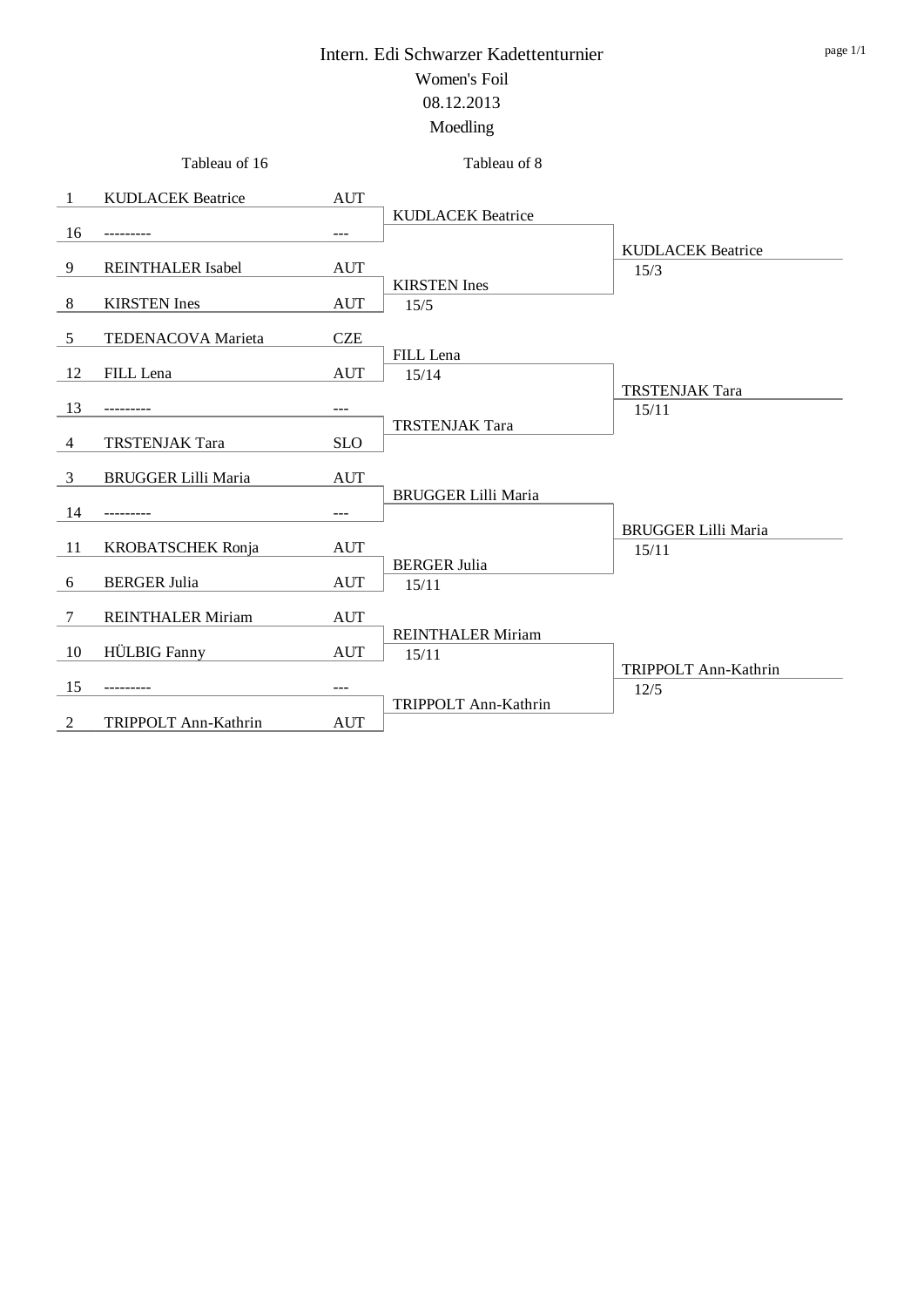| Semi-finals                |            | Final                    |                      |
|----------------------------|------------|--------------------------|----------------------|
| <b>KUDLACEK Beatrice</b>   | AUT        |                          |                      |
|                            |            | <b>KUDLACEK Beatrice</b> |                      |
| <b>TRSTENJAK Tara</b>      | <b>SLO</b> | 15/6                     |                      |
|                            |            |                          | TRIPPOLT Ann-Kathrin |
| <b>BRUGGER Lilli Maria</b> | AUT        |                          | 15/4                 |
|                            |            | TRIPPOLT Ann-Kathrin     |                      |
| TRIPPOLT Ann-Kathrin       | AUT        | 15/10                    |                      |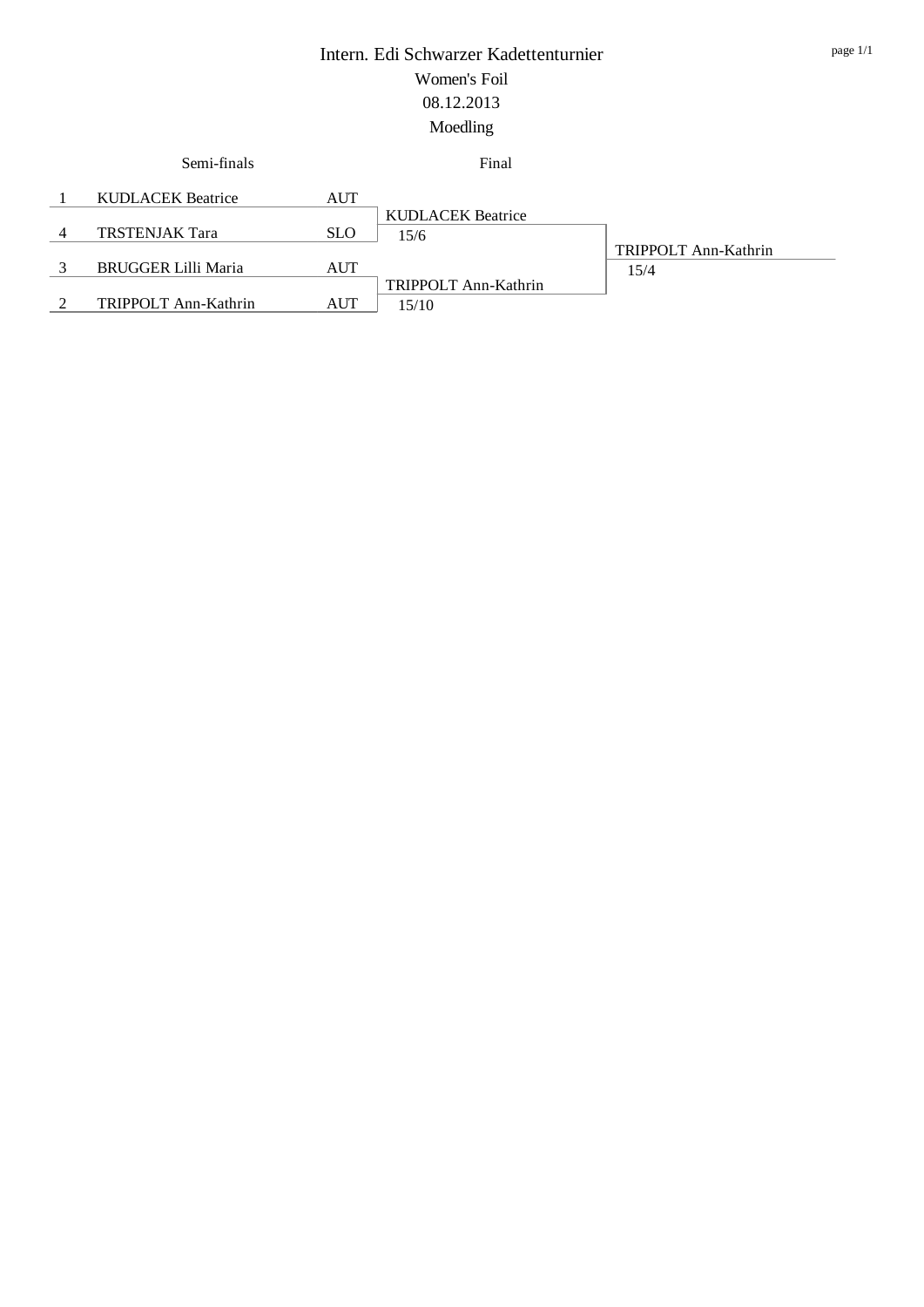# Overall ranking (ordered by ranking - 17 fencers)

 $\frac{1}{\sqrt{1-\frac{1}{2}}}$ 

| ranking | name and first name        | country    | flag | club                |
|---------|----------------------------|------------|------|---------------------|
| 1       | TRIPPOLT Ann-Kathrin       | <b>AUT</b> |      | <b>FUM</b>          |
| 2       | <b>KUDLACEK</b> Beatrice   | <b>AUT</b> |      | <b>FGS</b>          |
| 3       | <b>BRUGGER Lilli Maria</b> | <b>AUT</b> |      | <b>AFCS</b>         |
| 3       | <b>TRSTENJAK Tara</b>      | <b>SLO</b> |      | <b>DUEL TABOR</b>   |
| 5       | <b>BERGER Julia</b>        | AUT        |      | <b>STLFC</b>        |
| 6       | <b>REINTHALER Miriam</b>   | <b>AUT</b> |      | <b>FUM</b>          |
| 7       | <b>KIRSTEN</b> Ines        | AUT        |      | <b>STLFC</b>        |
| 8       | FILL Lena                  | AUT        |      | <b>SZTK</b>         |
| 9       | <b>TEDENACOVA Marieta</b>  | <b>CZE</b> |      | <b>SOKOL BRNO I</b> |
| 10      | <b>REINTHALER Isabel</b>   | AUT        |      | <b>FUM</b>          |
| 11      | <b>HÜLBIG</b> Fanny        | AUT        |      | <b>FUM</b>          |
| 12      | <b>KROBATSCHEK Ronja</b>   | AUT        |      | <b>STLFC</b>        |
| 13      | <b>GUTIERREZ Citlalli</b>  | <b>AUT</b> |      | <b>UFC</b>          |
| 14      | <b>ORTLER Vanessa</b>      | AUT        |      | <b>FKVOE</b>        |
| 15      | <b>OSWALD</b> Laura        | AUT        |      | <b>ATUS_WEIZ</b>    |
| 16      | <b>MEISTER Veronika</b>    | <b>AUT</b> |      | <b>FKVOE</b>        |
| 17      | <b>GOLOB</b> Masa          | <b>SLO</b> |      | <b>DUEL TABOR</b>   |